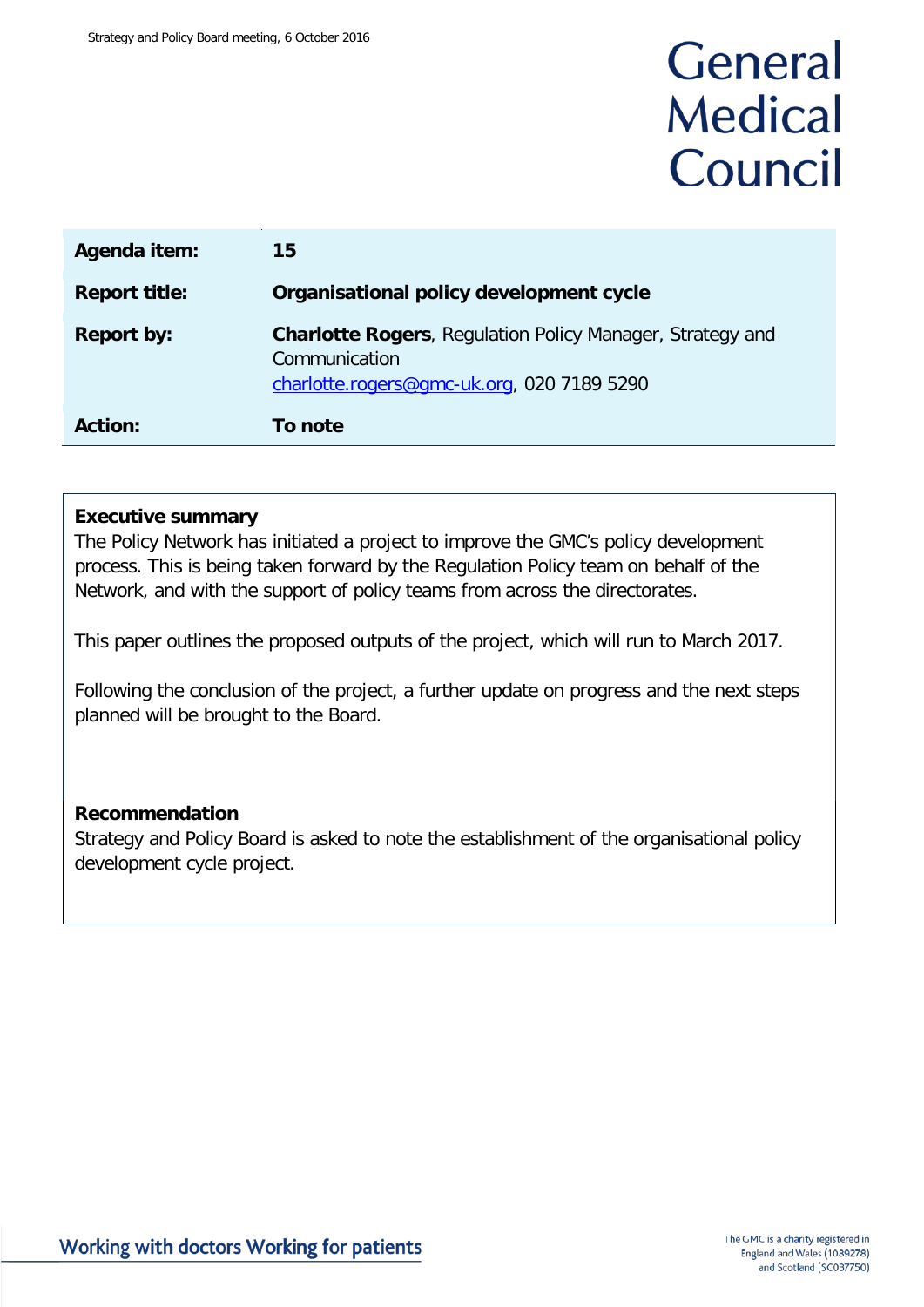### **The issue**

- **1** The Policy Network was set up in late 2014 as an informal monthly forum for all staff members with an interest in policy. It is sponsored by Richard Marchant, Assistant Director, Regulation Policy, and Mary Agnew, Assistant Director, Standards and Education Policy.
- **2** At an initial meeting of the Policy Network in January 2015, members of the Network expressed consensus that a key policy challenge facing the GMC is inconsistency of policy processes and a lack of established organisation-wide good practice. The Network commissioned a piece of work to develop a GMC approach to policy development.

# **Approach**

**3** The Regulation Policy Team (Strategy and Communication directorate) was asked to take this work forward and has used continuous improvement principles, with support from the Continuous Improvement Team, to establish what the current policy development processes are and where improvements could be made.

# **Outputs**

- **4** As we are taking a continuous improvement approach to the project, the 'solutions' have not yet been identified. However, the project will deliver:
	- **a** Broad definitions of the types of policy which we develop.
	- **b** A set of quality measures for policy development.
	- **c** An internal definition of what good policy development looks like.
	- **d** An outline of the resource requirements for different stages of policy development.
- **5** It will also create the structures which will allow longer term deliverables to be completed after the project has closed, including:
	- **a** A process to scrutinise the value of proposed policy projects.
	- **b** A process to support the evaluation of the impact of our policy.
	- **c** Proposals to increase the efficiency of policy development (these will be determined through the continuous improvement process).